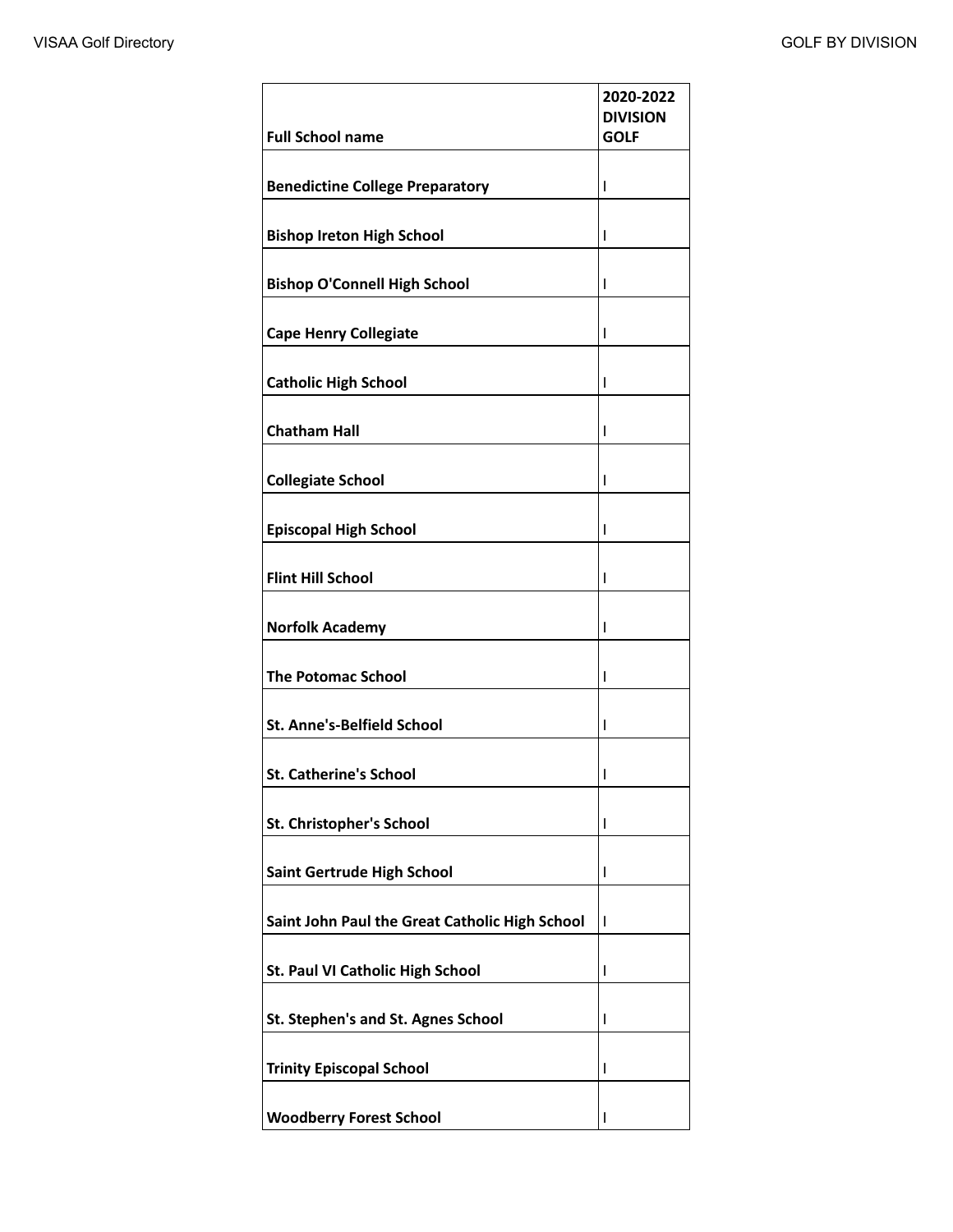| <b>Full School name</b>                 | 2020-2022<br><b>DIVISION</b><br><b>GOLF</b> |
|-----------------------------------------|---------------------------------------------|
| <b>Atlantic Shores Christian School</b> | $\mathbf{I}$                                |
| <b>Blue Ridge School</b>                | $\mathsf{II}$                               |
| <b>Christchurch School</b>              | Ш                                           |
| <b>Fishburne Military School</b>        | $\mathbf{I}$                                |
| <b>Fredericksburg Christian School</b>  | $\mathbf{I}$                                |
| <b>Hampton Roads Academy</b>            | $\mathsf{II}$                               |
| <b>Hargrave Military Academy</b>        | $\mathsf{II}$                               |
| <b>Isle of Wight Academy</b>            | $\mathbf{I}$                                |
| <b>Miller School of Albemarle</b>       | $\mathbf{II}$                               |
| <b>Nansemond-Suffolk Academy</b>        | Ш                                           |
| <b>Norfolk Christian Schools</b>        | Ш                                           |
| <b>Norfolk Collegiate</b>               | $\mathbf{II}$                               |
| <b>North Cross School</b>               | $\mathsf{II}$                               |
| <b>Oakcrest School</b>                  | $\mathsf{II}$                               |
| <b>Randolph-Macon Academy</b>           | Ш                                           |
| <b>The Steward School</b>               | $\mathbf{II}$                               |
| <b>Trinity Christian School</b>         | $\mathbf{I}$                                |
| Virginia Episcopal School               | $\mathbf{II}$                               |
| <b>Banner Christian School</b>          | Ш                                           |
| The Blessed Sacrament Huguenot School   | Ш                                           |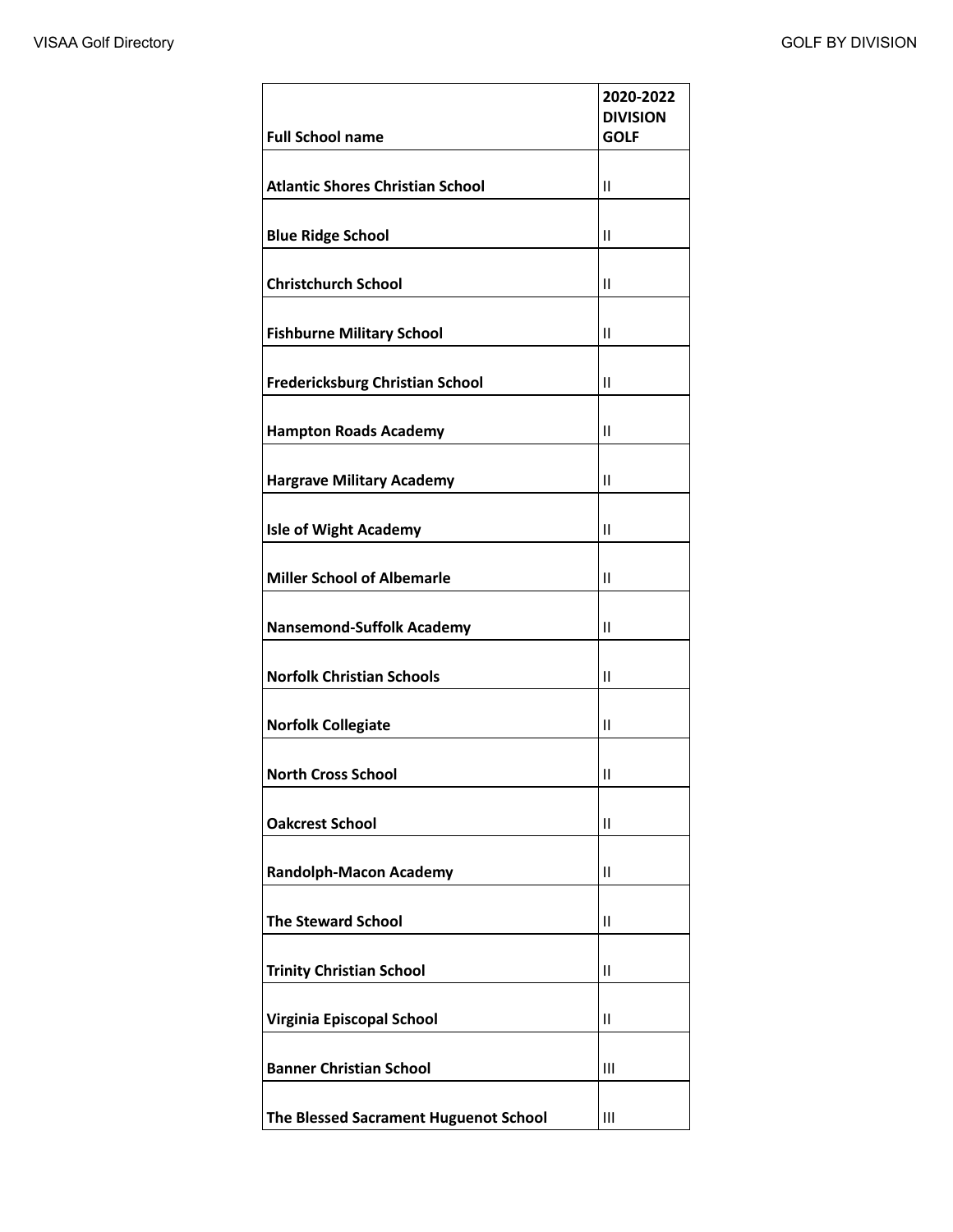|                                          | 2020-2022<br><b>DIVISION</b> |
|------------------------------------------|------------------------------|
| <b>Full School name</b>                  | <b>GOLF</b>                  |
| <b>Broadwater Academy</b>                | Ш                            |
| <b>Brunswick Academy</b>                 | Ш                            |
| <b>Carlisle School</b>                   | Ш                            |
| <b>The Covenant School</b>               | Ш                            |
| <b>Eastern Mennonite School</b>          | Ш                            |
| <b>Faith Christian School</b>            | Ш                            |
| <b>Gateway Christian Academy</b>         | Ш                            |
| <b>Grace Christian School (Staunton)</b> | Ш                            |
| <b>Greenbrier Christian Academy</b>      | III                          |
| <b>Kenston Forest School</b>             | Ш                            |
| <b>The New Community School</b>          | Ш                            |
| <b>New Covenant Schools</b>              | Ш                            |
| <b>Quantico Middle High School</b>       | $\mathbf{III}$               |
| <b>Richmond Christian School</b>         | Ш                            |
| <b>Roanoke Catholic School</b>           | Ш                            |
| Saint Michael the Archangel High School  | Ш                            |
| <b>Southampton Academy</b>               | Ш                            |
| <b>StoneBridge School</b>                | Ш                            |
| <b>Timberlake Christian Schools</b>      | Ш                            |
| <b>Veritas School</b>                    | Ш                            |